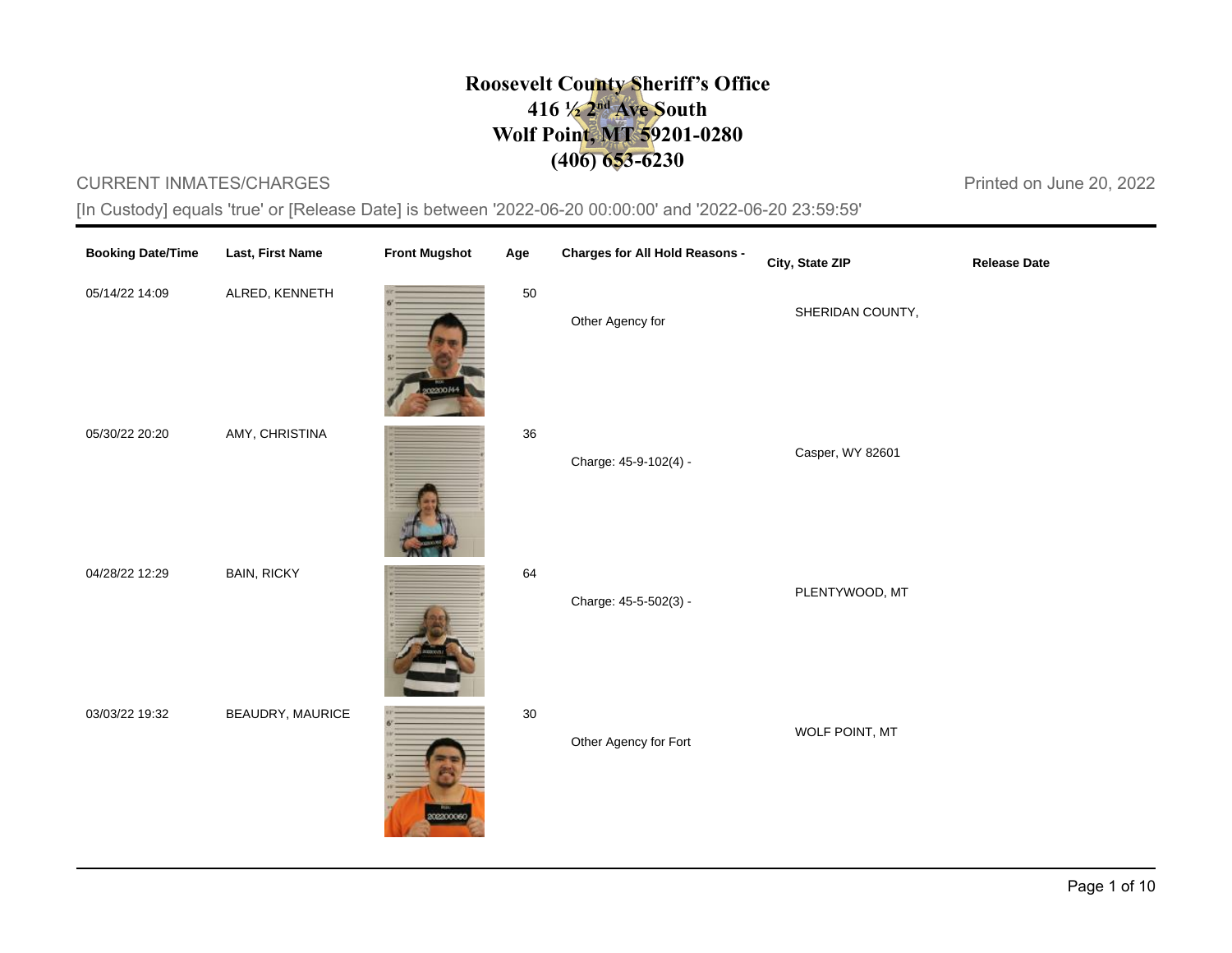| <b>Booking Date/Time</b> | Last, First Name      | <b>Front Mugshot</b> | Age | <b>Charges for All Hold Reasons -</b> | City, State ZIP      | <b>Release Date</b> |
|--------------------------|-----------------------|----------------------|-----|---------------------------------------|----------------------|---------------------|
| 06/09/22 21:01           | BEDGOOD, ADAM         |                      | 49  | Other Agency for US                   | west yellowstone, MT |                     |
| 03/03/22 20:10           | <b>BESTON, JAIMIE</b> | 200006               | 31  | Other Agency for Fort                 | WOLF POINT, MT       |                     |
| 04/20/22 19:02           | <b>BOUCHER, ERIC</b>  |                      | 43  | Additional Hold for US                |                      |                     |
| 05/06/22 18:51           | BROWN, NATHANIEL      |                      | 45  | Other Agency for Other                | Spokan, WA 99207     |                     |
| 04/06/22 21:37           | CARROLL, RANS         |                      | 39  | Additional Hold for US                | $\mathsf{SD}$        |                     |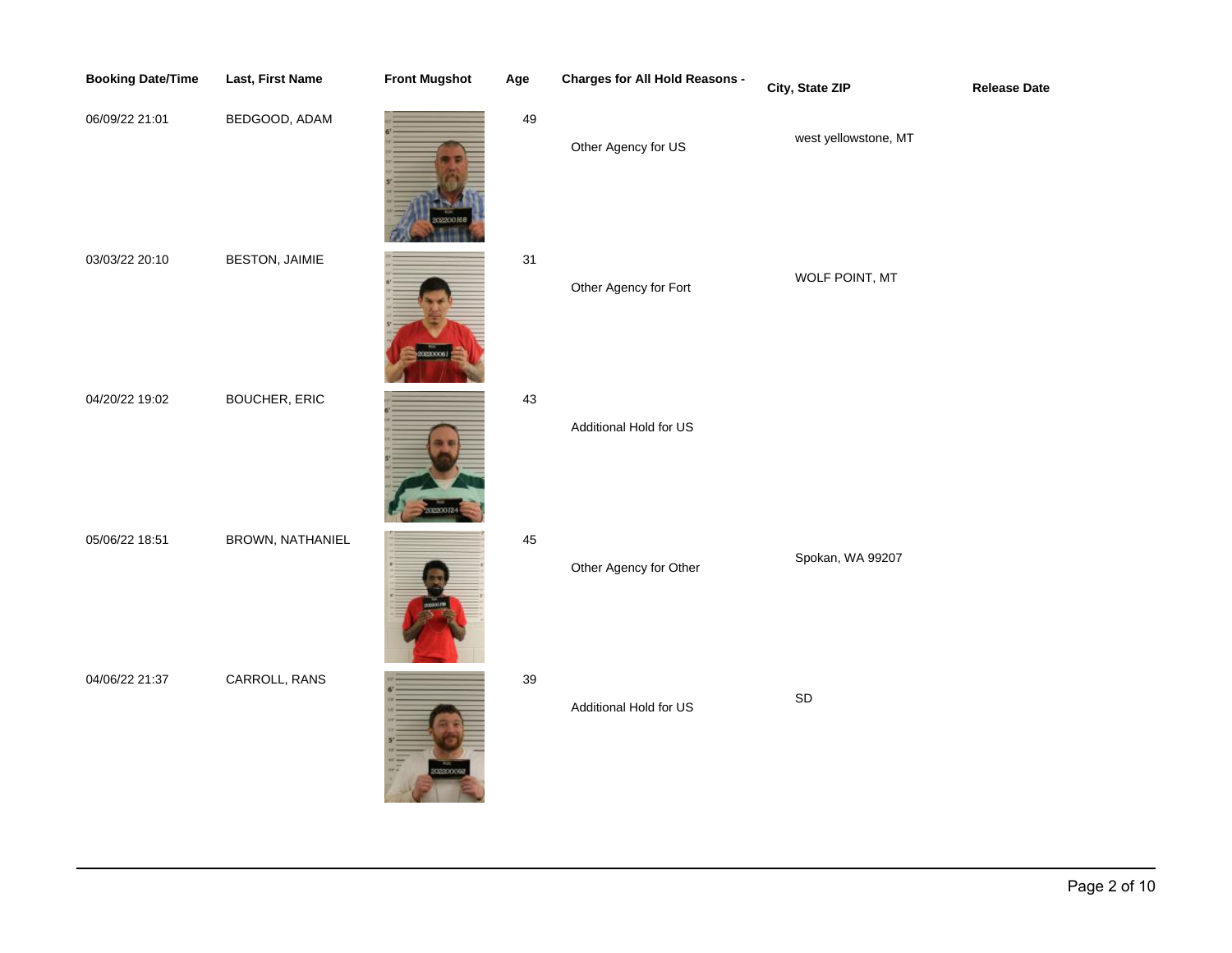| <b>Booking Date/Time</b> | Last, First Name        | <b>Front Mugshot</b> | Age      | <b>Charges for All Hold Reasons -</b> | City, State ZIP        | <b>Release Date</b> |
|--------------------------|-------------------------|----------------------|----------|---------------------------------------|------------------------|---------------------|
| 04/20/22 18:03           | CHANDLER, JAMIE         |                      | $\bf 48$ | Other Agency for US                   | helena, MT             |                     |
| 02/25/22 02:57           | CRAIN, TREVOR           | 20220005             | 33       | Charge: 45-6-101(1) -                 | Culbertson, MT 59218   |                     |
| 05/26/22 19:47           | CRUZ-SORIANO, MARCO     |                      | 38       | Other Agency for US                   | LAS VEGAS, AZ          |                     |
| 02/22/22 13:26           | CUNNINGHAM,<br>COURTNEY |                      | $27\,$   | Charge: 45-6-301 -                    | <b>FROID, MT 59226</b> |                     |
| 06/09/22 20:29           | ELAM, DANIEL            |                      | 41       | Other Agency for US                   | lake side, MT 59922    |                     |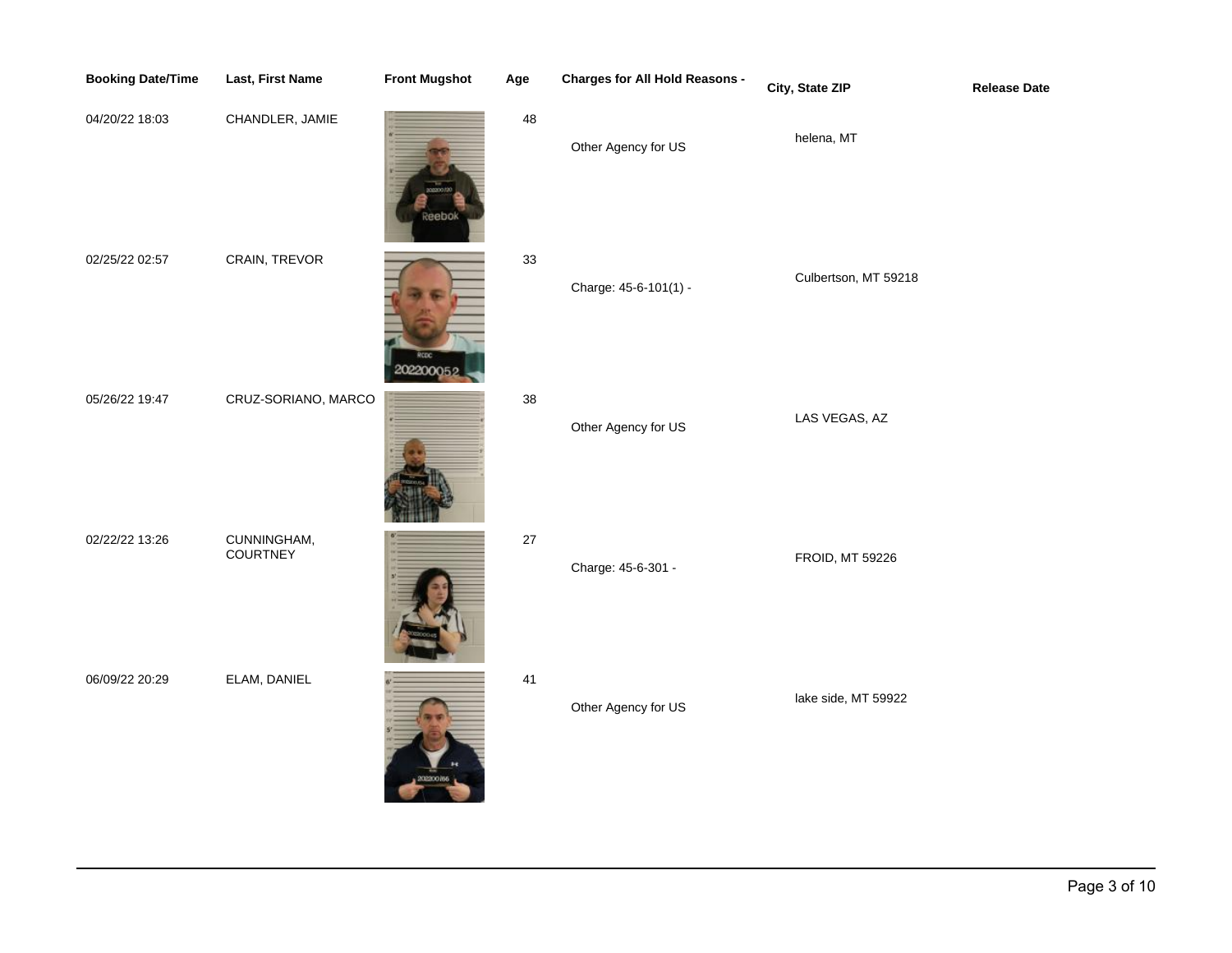| <b>Booking Date/Time</b> | Last, First Name | <b>Front Mugshot</b> | Age | <b>Charges for All Hold Reasons -</b> | City, State ZIP                                         | <b>Release Date</b> |
|--------------------------|------------------|----------------------|-----|---------------------------------------|---------------------------------------------------------|---------------------|
| 06/09/22 20:44           | ELVERUD, JAMES   |                      | 33  | Other Agency for US                   |                                                         |                     |
| 04/06/22 22:09           | FISHER, JAMES    |                      | 36  | Additional Hold for US                | $\mathsf{MT}% _{T}=\mathsf{MT}_{T}\left( T\right) ,$ MT |                     |
| 05/24/22 14:32           | FRANKS, DANIELLE |                      | 34  | Charge: 45-9-102(1) -                 | PLENTYWOOD, MT                                          |                     |
| 03/04/22 18:33           | JACKSON, KAYO    |                      | 20  | Other Agency for Fort                 | WOLF POINT, MT                                          |                     |
| 04/07/22 21:37           | JONES, DAWAN     |                      | 31  | Other Agency for US                   | BILLINGS, MT 59101                                      |                     |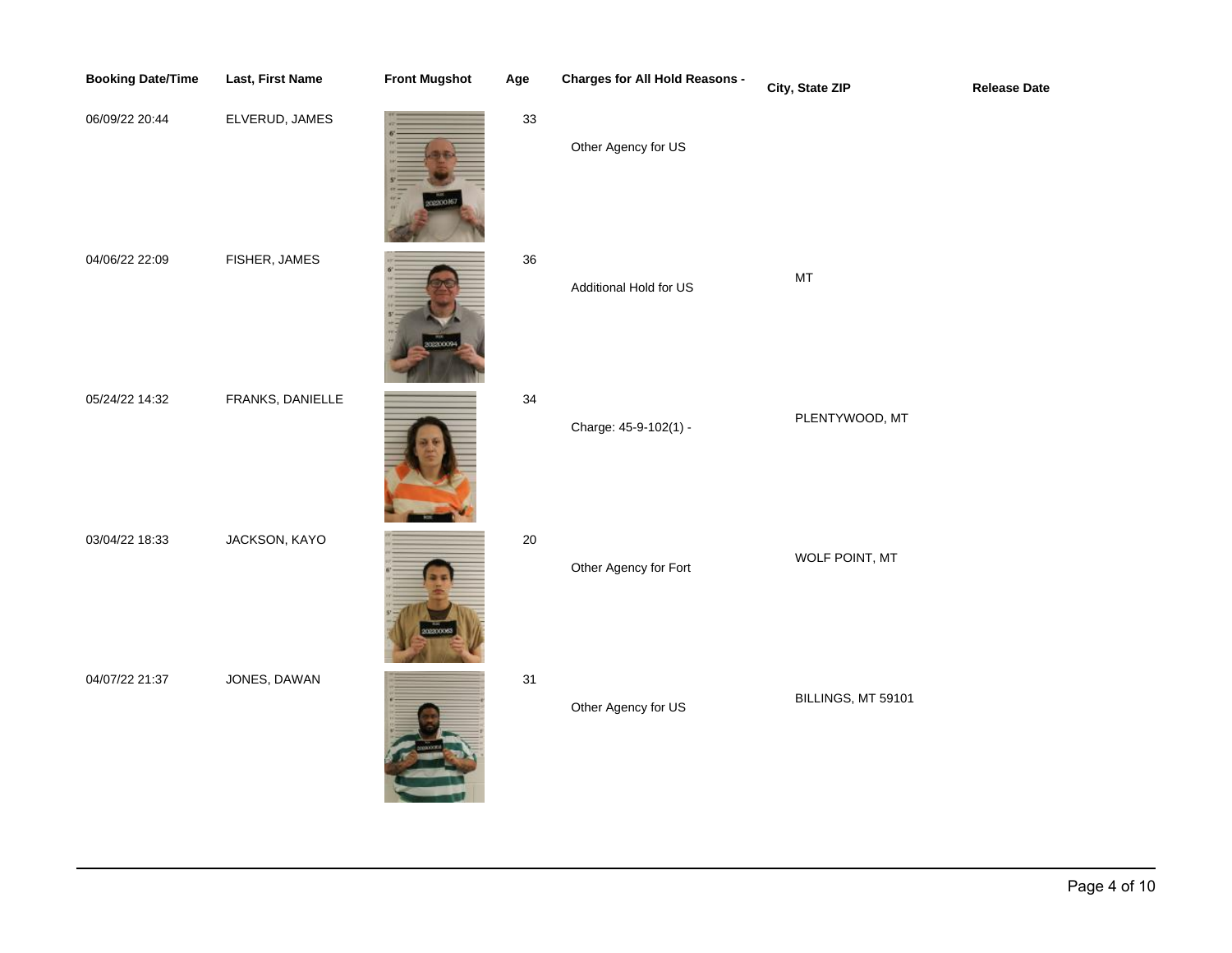| <b>Booking Date/Time</b> | Last, First Name   | <b>Front Mugshot</b> | Age    | <b>Charges for All Hold Reasons -</b> | City, State ZIP  | <b>Release Date</b> |
|--------------------------|--------------------|----------------------|--------|---------------------------------------|------------------|---------------------|
| 05/26/22 20:10           | KULLBERG, MICHAEL  |                      | $40\,$ | Other Agency for US                   |                  |                     |
| 04/20/22 14:30           | LAFROMBOISE, BRANT |                      | 24     | Additional Hold for Fort              | WOLF POINT, MT   |                     |
| 05/17/22 15:43           | LEPRE, TONI        |                      | 50     | Charge: 45-6-203 -                    | PLENTYWOOD, MT   |                     |
| 05/02/22 20:37           | LILLEY, KADYN      | <b>ROOD</b>          | $27\,$ | Additional Hold for Fort              | WOLF POINT, MT   |                     |
| 05/25/22 14:16           | MASON, JAMES       |                      | $27\,$ | Additional Hold for                   | DAGMAR, MT 59219 |                     |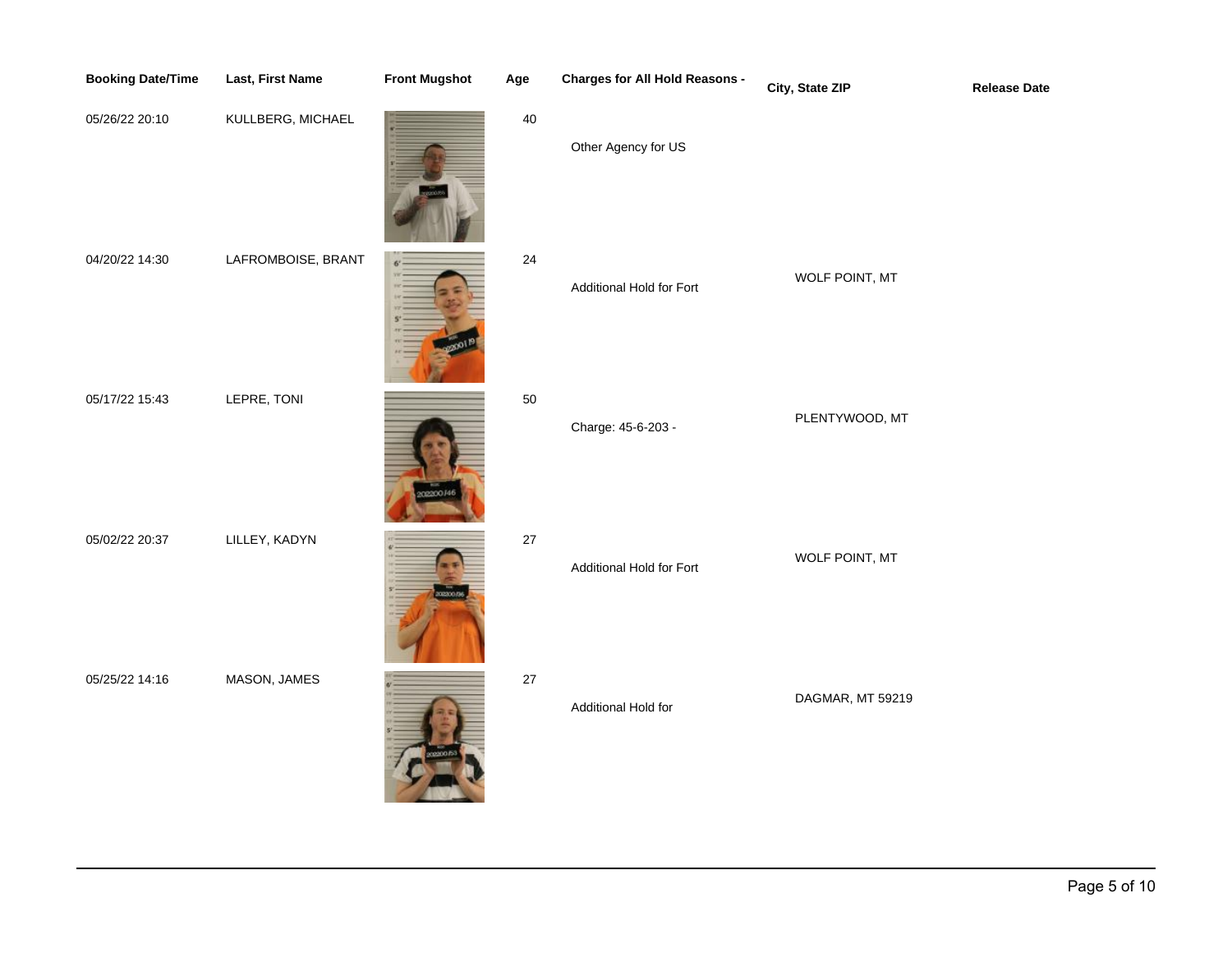| <b>Booking Date/Time</b> | Last, First Name       | <b>Front Mugshot</b> | Age | <b>Charges for All Hold Reasons -</b> | City, State ZIP     | <b>Release Date</b> |
|--------------------------|------------------------|----------------------|-----|---------------------------------------|---------------------|---------------------|
| 05/02/22 20:08           | MONTCLAIR, CLAYTON III | $6+$                 | 24  | Additional Hold for Fort              | WOLF POINT, MT      |                     |
| 05/26/22 20:27           | MONTCLAIR, CURTIS SR   |                      | 38  | Other Agency for US                   | BILLINGS, MT 59101  |                     |
| 05/26/22 20:41           | NEWKIRK, WILLIAM       |                      | 41  | Other Agency for US                   | ${\sf NC}$          |                     |
| 06/16/22 14:44           | NEWTON, ERIC           |                      | 49  | Charge: 45-8-101(1)(a)                | BAINVILLE, MT 59212 |                     |
| 04/07/22 20:51           | OSSE, DANIEL           |                      | 40  | Other Agency for US                   | BILLINGS, MT 59101  |                     |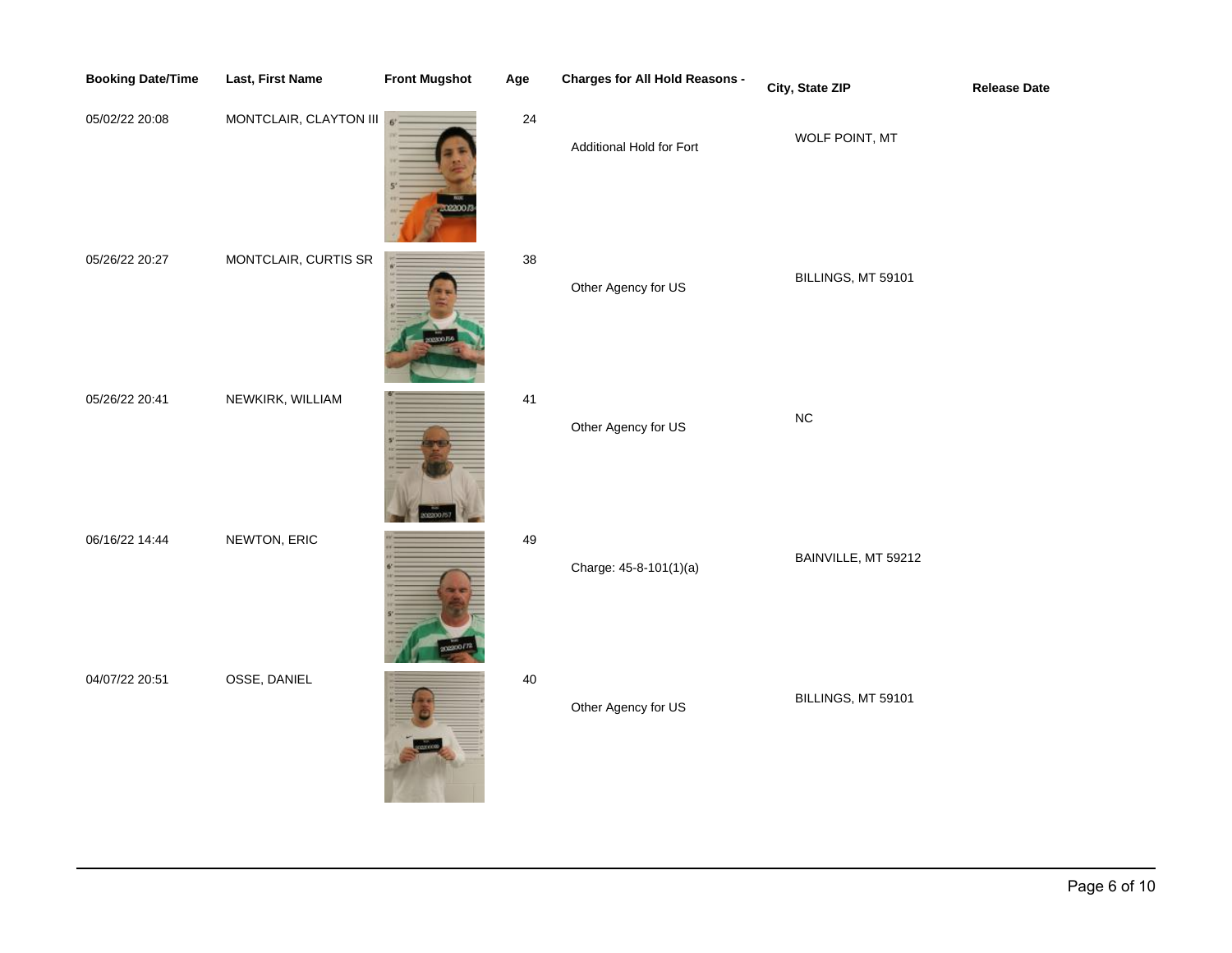| <b>Booking Date/Time</b> | <b>Last, First Name</b> | <b>Front Mugshot</b> | Age    | <b>Charges for All Hold Reasons -</b> | City, State ZIP     | <b>Release Date</b> |
|--------------------------|-------------------------|----------------------|--------|---------------------------------------|---------------------|---------------------|
| 10/01/21 17:48           | PANASUK, JOHN           | 102700234            | $38\,$ | Charge: 45-9-102(1) -                 | BAINVILLE, MT 59212 |                     |
| 03/24/22 12:51           | PEREZ, CHRISTIAN        |                      | 29     | Warrant Charge: Bench                 | WILLIAMS COUNTY,    |                     |
| 04/20/22 18:51           | PORCHE, REYNARD         |                      | 49     | Additional Hold for US                |                     |                     |
| 05/26/22 20:49           | RAMIREZ, JACOB          |                      | 41     | Other Agency for US                   |                     |                     |
| 04/07/22 21:22           | RETZER, DAVID           |                      | 40     | Other Agency for US                   | LIVINGSTON, MT      |                     |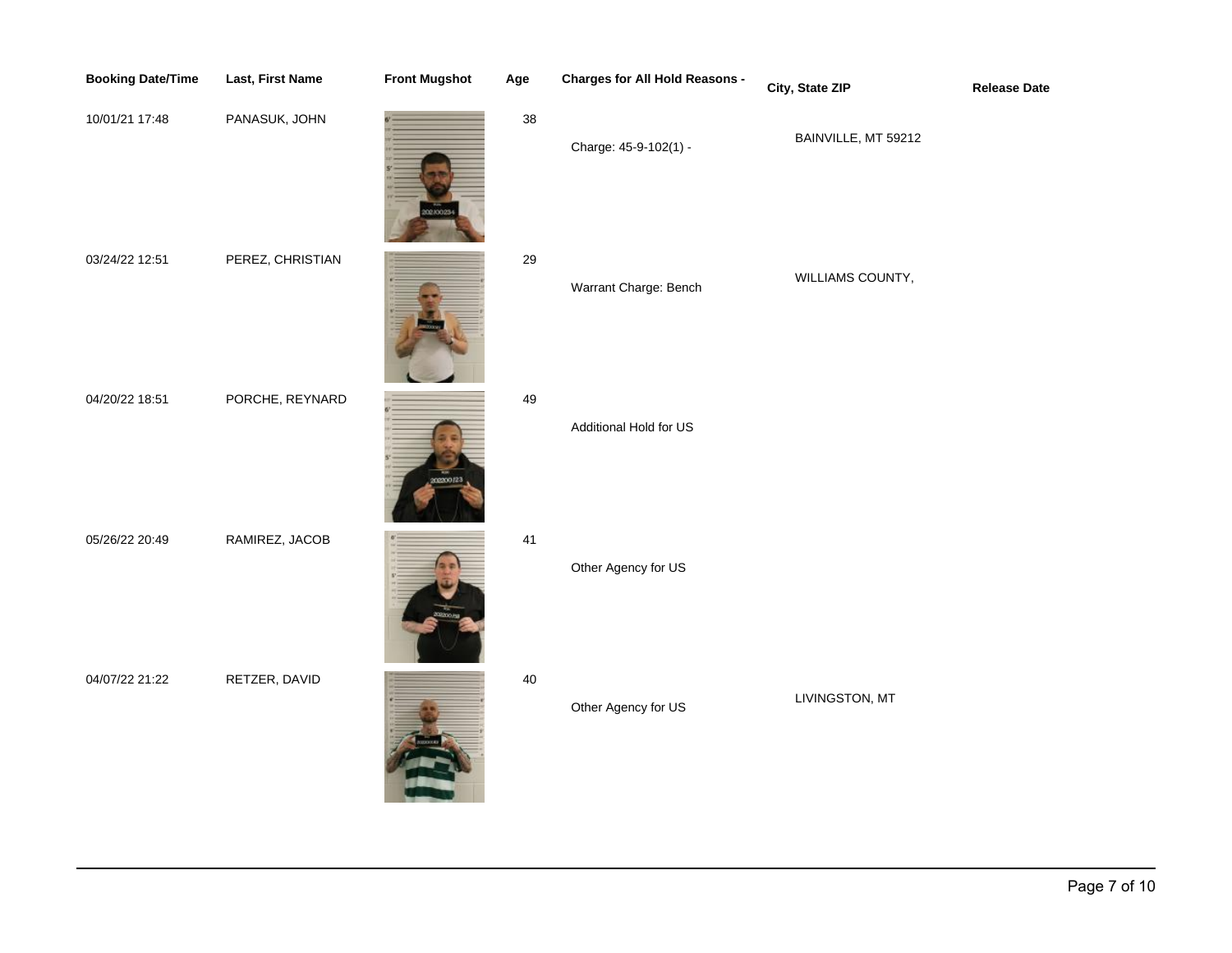| <b>Booking Date/Time</b> | Last, First Name  | <b>Front Mugshot</b> | Age  | <b>Charges for All Hold Reasons -</b> | City, State ZIP | <b>Release Date</b> |
|--------------------------|-------------------|----------------------|------|---------------------------------------|-----------------|---------------------|
| 06/17/22 12:53           | REUM, ANDRE       |                      | 24   | Warrant: Unspecified                  | WOLF POINT, MT  |                     |
| 05/02/22 20:26           | ROBINSON, GABRIEL |                      | $18$ | Additional Hold for Fort              | WOLF POINT, MT  |                     |
| 06/12/22 04:32           | ROULIARD, LES     | <b>cascion</b>       | 29   | Warrant: Arrest warrant               | WOLF POINT, MT  |                     |
| 03/22/22 14:10           | RUSSELL, MICHAEL  |                      | 49   | Warrant: Bench warrant                | SHERIDAN        |                     |
| 01/10/19 03:17           | RUTLEDGE, RICHARD |                      | 48   | Charge: 45-8-313(2) -                 | CULBERTSON, MT  |                     |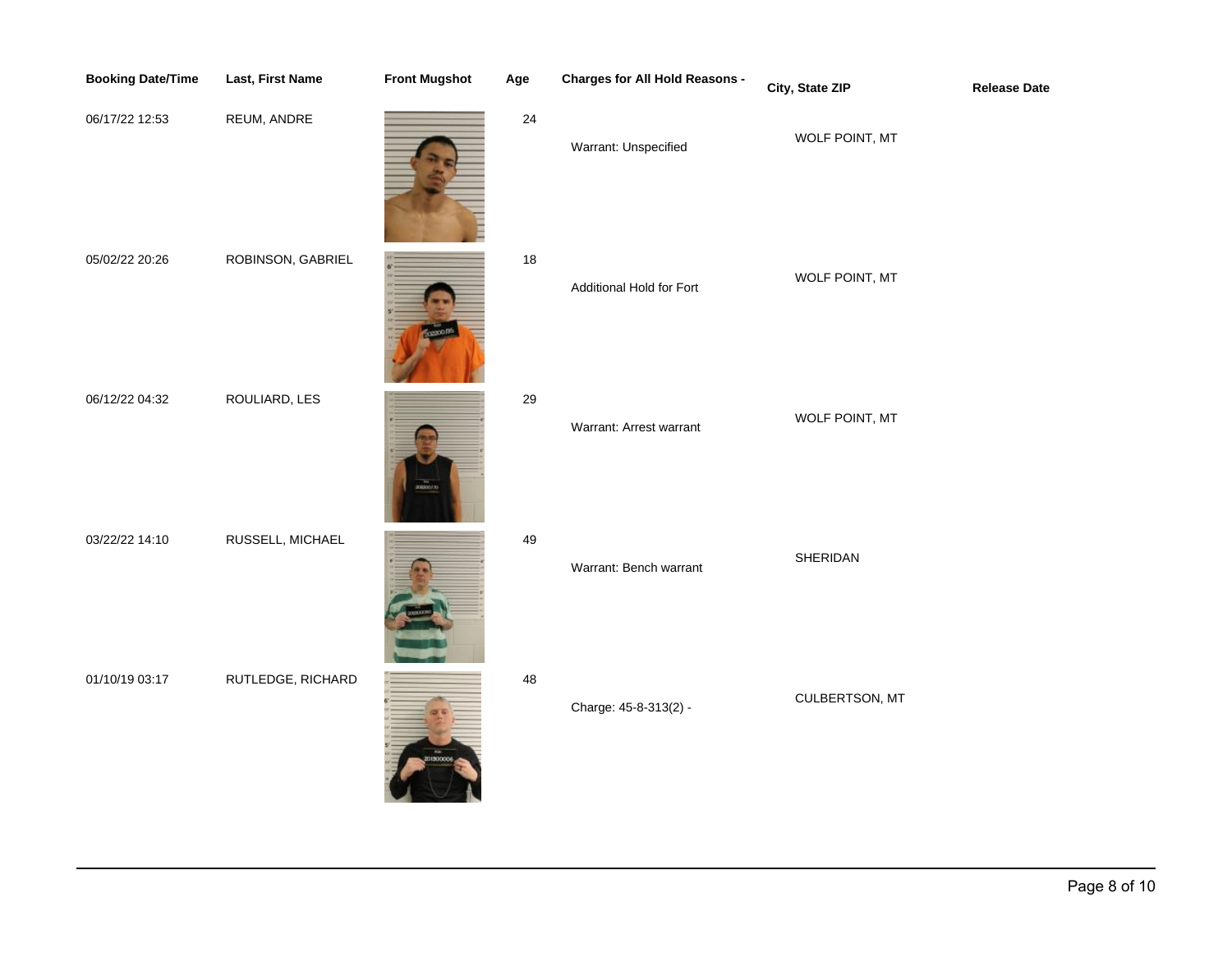| <b>Booking Date/Time</b> | Last, First Name    | <b>Front Mugshot</b> | Age    | <b>Charges for All Hold Reasons -</b> | City, State ZIP      | <b>Release Date</b> |
|--------------------------|---------------------|----------------------|--------|---------------------------------------|----------------------|---------------------|
| 05/06/22 19:39           | STELLA, ASHLEY      |                      | $29\,$ | Other Agency for US                   | Las Vegas, NV 89031  |                     |
| 04/07/22 20:38           | SWAN, ERIC          |                      | 35     | Other Agency for US                   |                      |                     |
| 05/06/22 19:26           | TORRES, MICHAEL     |                      | 28     | Other Agency for US                   | Billings, MT 59101   |                     |
| 06/09/22 20:17           | WYLIE, CHRISTOPHER  |                      | 39     | Other Agency for US                   | livingston, MT 59047 |                     |
| 06/14/22 10:49           | YELLOW OWL, HEATHER |                      | 31     | Warrant: Unspecified                  | POPLAR, MT 59255     |                     |

**Total Records: 44**